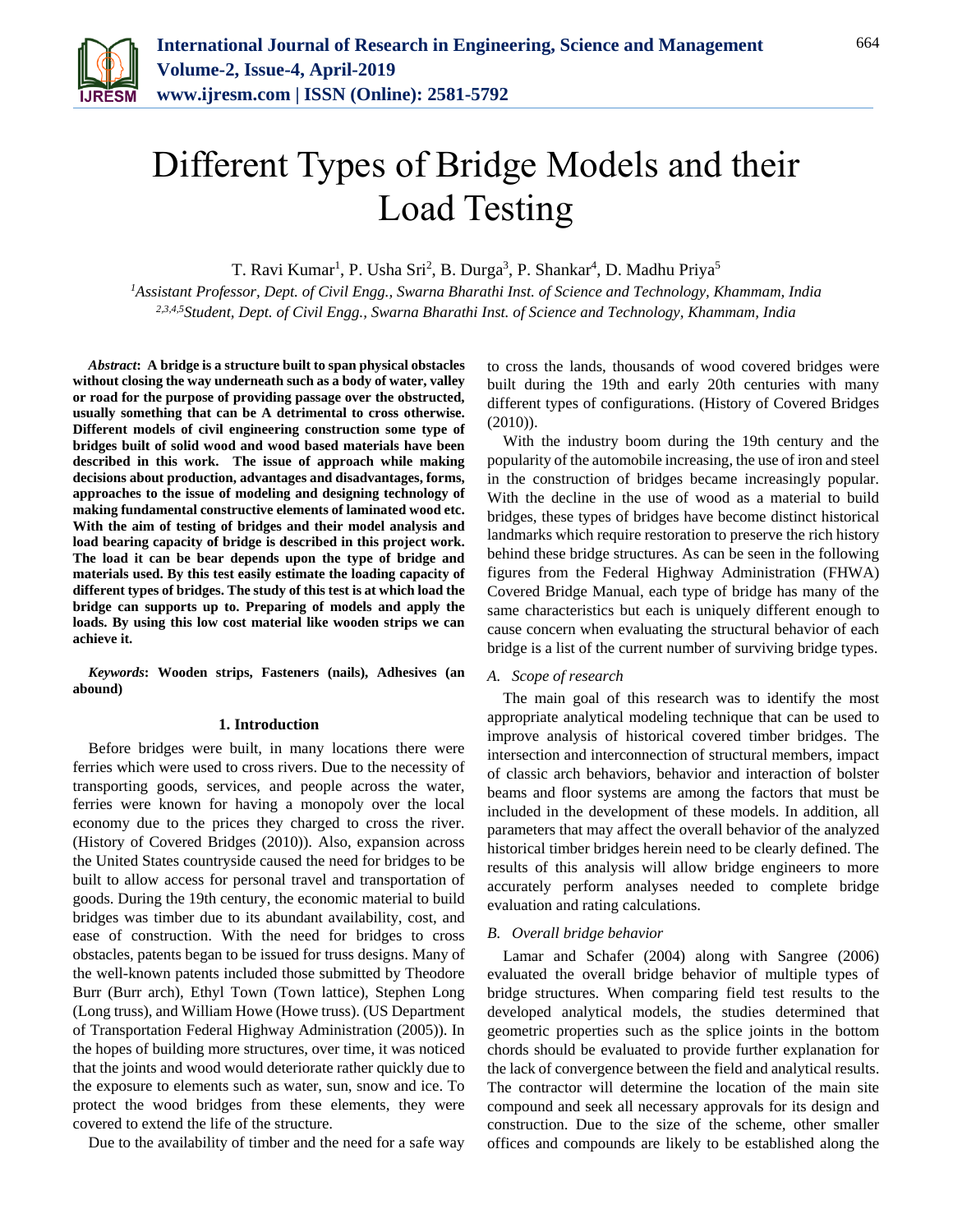

route. Preparatory works for the temporary site establishments will involve some site clearance work, minor earthworks operations to level the site, drainage and pavement works for the car park and service installation. Typical plant will be similar to that described for the various roadwork's operations below.

### *C. Site Clearance and Demolition*

Site clearance and demolition works includes the following:

- Isolation and diversion of live services;
- General clearance:
- Demolition of building, walls and bridges;
- Removal of pipelines, public and privately owned services or supplies;
- Tree felling and removal of stumps, removal of fencing, hedges, bushes and undergo

#### **2. Methodology**

Preliminary activities include the setting up of the contractor's compounds and offices for the Contractor and Engineer. This also includes cabins, stores, welfare facilities and car park. The contractor will determine the location of the main site compound and seek all necessary approvals for its design and construction. Due to the size of the scheme, other smaller offices and compounds are likely to be established along the route. Preparatory works for the temporary site establishments will involve some site clearance work, minor earthworks operations to level the site, drainage and pavement works for the car park and service installation. Typical plant will be similar to that described for the various roadwork's' operations below.

Specific facilities and structures identified in the Contract will be surveyed to determine their structural condition prior to any works commencing in the neighborhood. Restrictions will apply to activities undertaken in the vicinity of these properties relating to working hours, movements of site personnel, control of dust, noise and vibration levels induced during construction. These measures aim to minimize or control nuisance during construction and also avoid damage to nearby structures and buildings.

Site operatives and site staff will use the site establishments, on a daily basis, when the facilities are significantly completed and access is available for personal vehicles and other forms of transport. Construction plant will be established in the site compound and in working areas of the route, when the relevant work permits and licenses are issued. The initial actions will involve the construction of site access and egress points. Wherever practicable, haul routes will also be established to ensure that construction traffic is contained within the confines of the site, as far as possible. However, since the route intersects rivers, main roads, local roads and other obstructions the use of other public roads is likely to be required and approval for this will be sought by the contractor with the relevant authorities.

This will involve the installation of permanent fencing with

temporary fencing erected where it is not possible to install the permanent fence, for example at areas where land will be returned to agriculture following completion of the works, or if the contractor considers that there is a risk of damage to the permanent works during construction.

### **3. Types of bridges**

There are many types of bridges according to the materials used. Based on the structure and design the following bridges are given.

#### *Types of bridges:*

- Truss bridge
- Arch bridge
- Beam bridge
- Cable-stayed bridge
- Suspension bridge

#### *A. Truss Bridge*

A truss bridge is bridge whose load bearing super structure is composed of A structure of connected elements usually forming triangular units.

The material chosen and the design of the truss depend on the purpose of the building structure the type of roof, and method used to support the truss, and other factors. Although they are considered to be hinged, the joints of trusses in practice have some degree of rigidity.



Fig. 1. Truss bridge



Fig. 2. Component parts of truss bridge

- The basic types of truss bridges have simple design which could be easily analyzed by 19th and early 20th century engineers.
- A truss bridge is economical to contract because it uses materials efficiently.
- This assumption means that members of the truss will act only in tension.
- A truss bridge is a bridge whose load-bearing superstructure is composed of a truss, a structure of connected elements usually forming triangular units.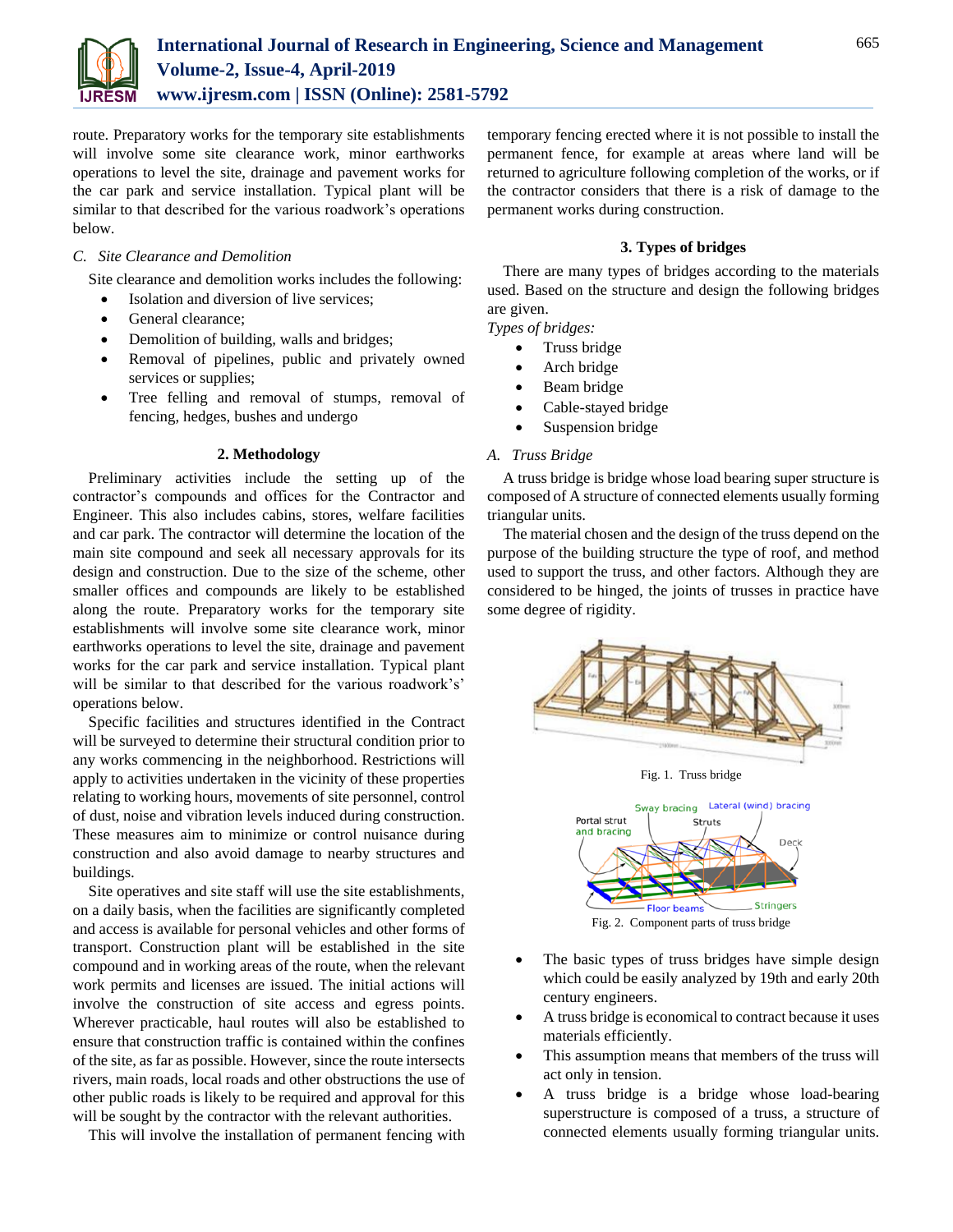

The connected elements (typically straight) may be stressed from tension, compression, or sometimes both in response to dynamic loads.

## *B. Arch bridge*

An arch bridge is a bridge with abutments at each end shaped as a curved arch. Arch bridges work by transevering the weight of the bridge and its load partially into a horizontal thrust held by the abutments at either side.



Fig. 3. Arch bridge

- Where the arches are placed in a water course bed the water is diverted. This so the gravel can first be excavated and replaced with a good footing.
- From these, the foundation piers are erected are raised to the height of the intended base of the arches.
- This is a point known as the springing.
- The thrust from the end arches is taken into the earth by substantial footings at the canyon walls.
- The several arches are constructed over the centering.
- One each basic arch barrel is constructed.
- However other less expensive structures are typically used today.
- A viaduct may be made from a series of arches.
- Made from masonry and stone, the arch design prevents any one area of the bridge receiving too much tension. With abundant building materials, arch bridges are durable and strong, requiring little to no maintenance. Its drawback is that masonry and stone don't have great tensile strength.

# *C. Beam bridge*

This is also known as stringer bridges, are the simplest structural forms for bridge spans supported by an abutment or pier at each end No moments are transferred throughout the support, hence their structural type is known as simply supported. The simplest beam bridge could be a log, a wood plank.

- Because no moments are transferred, thrust cannot be accommodated, leading to innovative designs, such as ventricular truss and bow string arches, which contain the horizontal forces within the super structure.
- Beam bridges are often only used for relatively short distances because, unlike truss bridges, they have no built in supports.
- The only supports are provided by piers.
- As result, beam bridges rarely span more than 250 feet (80m).
- This does not mean that beam bridges are not used to cross great distances, it only means that a series of beam bridges must be joined together, creating what is known as a continuous span.



Fig. 4. Beam bridge

# *D. Suspension bridge*

A suspension bridge is a type of bridge in which the deck is hanging below suspension cables on vertical suspenders. Simple suspension bridges, which lack vertical suspenders, have a long history in many mountainous parts of the world. This type of bridge has cables suspended between towers plus vertical suspender cables that carry the weight deck below, upon which traffic crosses.

- The suspension cables must be anchored at each end of the bridge, since any load applied to the bridge is transferred into a tension in these main cables.
- The main cables continue beyond the pillars to deck level supports, and further continue to connections with anchors in the ground
- The road way is supported by vertical suspender cables or rods called hangers.
- A suspension bridge is a type of bridge which the deck is hangs below suspension cables.



Fig. 5. Suspension bridge

## **4. Conclusion**

- The required durability of structure should predominantly depend on the proper thickness of cover, which is a barrier against aggressive factors and protection for reinforcing steel.
- Structure strength, such as coating, impregnating or catholic or anodic protection are not required. What is more,